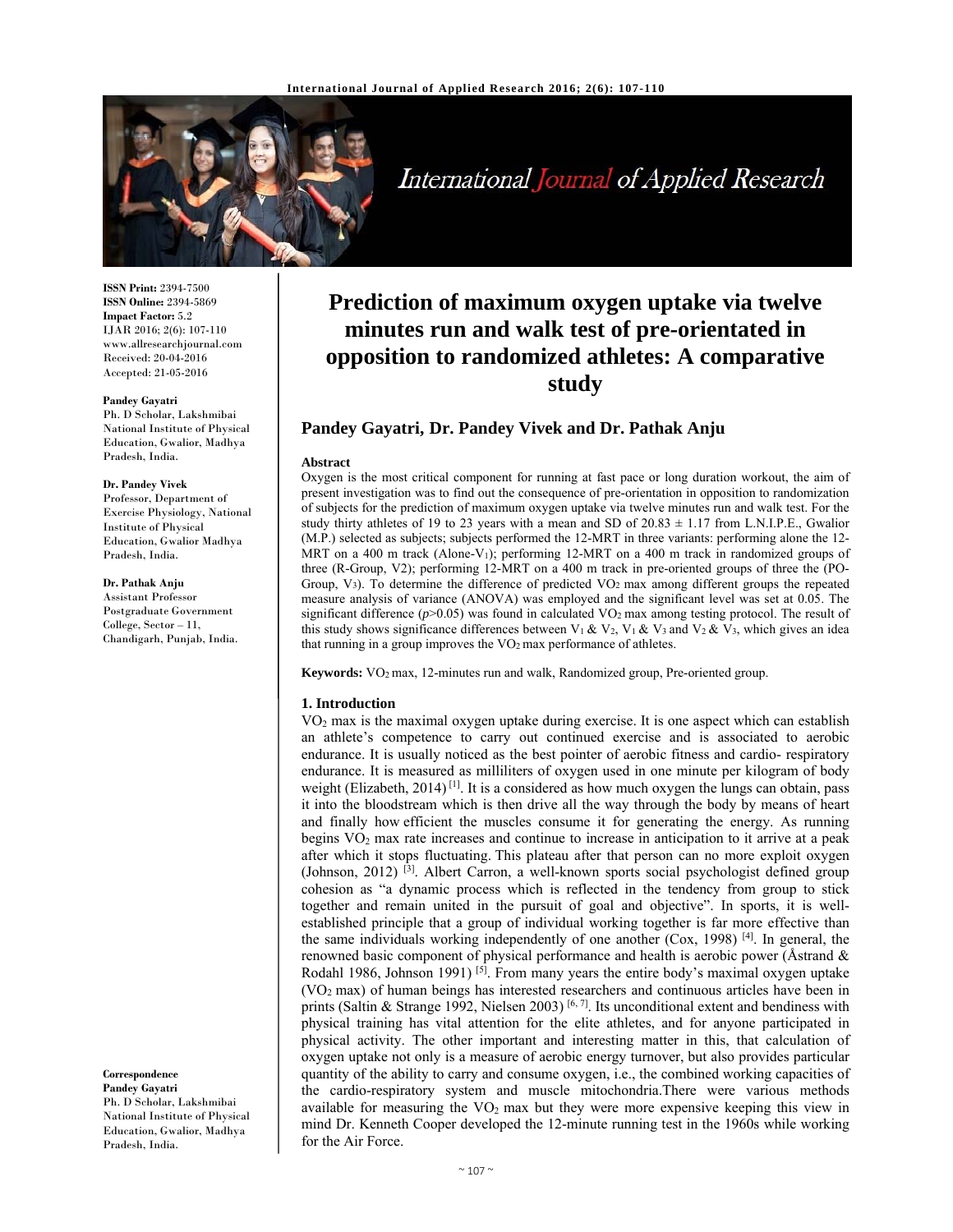The Cooper Test estimates your  $VO<sub>2</sub>$  max from the distance cover in 12 minutes and this formula has the plus point that huge peoples can be tested at one time, as well as it is a very simple and contemptible to implement (Cooper, 1968)<sup>[2]</sup>.

Few studies have explored the interpersonal relationship of the presence of peers during the estimation of the  $VO<sub>2</sub>$  max during the 12-MRT test. A recent study reported that the predicted VO2 max was underestimated by 4% when participants ran alone (Assomo *et al.*, 2012) [8]. In some studies concerned with the reliability and validity of the 12- MRT with participants running in group, the groups formation is always randomized; whereas subjects forming a known group may have analogous or diverse performance. It is known; pairing provides some motivation (Jowett & Lavallee, 2008)<sup>[9]</sup> and is therefore a psychological aspect, which influences the final performance of participants. An important factor that affects the athletic performance is the motivational environment created by grouping. The influence of motivational factors on plan and performance is ambiguous, and while some studies have shown constructive effects (Perreault & Vallerand, 1998; Mauger *et al*., 2011) [10, 11] others have not (Hulleman *et al*., 2007) [12].

**1.1 Objectives of the Study:** The objectives of the study were as follows:

- 1. To examine the outcome of grouping on the improvement of maximum oxygen uptake.
- 2. To compare the effect of pre-orientated and randomized group on maximum oxygen uptake.

# **2. Material and Methods**

**2.1 Sample of the Study:** To achieve the objectives of the study, total 30 female physical education students, age ranging between 19 to 23 years with a mean and SD of  $20.83 \pm 1.17$  from Lakshmibai National Institute of Physical Education, Gwalior were selected as subject by utilizing randomize sampling technique. They were permanently involved in a variety of sports of endurance in nature with different levels of ability and training.

**2.2 Design of the study:** Subjects completed the 12-MRT in three variations (V): In  $V_1$ , each subject ran alone (Alone), covering the greatest possible distance on a 400m athletic track in twelve minutes. In  $V_2$ , the three subjects completed the test in pre-oriented group (PO-Group) i.e. subjects were set into three according to low, intermediate and high performances of the subjects obtained in  $V_1$ . In  $V_3$ , subjects performed the test in randomized groups of three (R-Group) but in the entire variation subjects complete the test on the same track.  $VO<sub>2</sub>$  max was predicted from the distance covered at the end of the twelve min period by substituting the distance covered in the Cooper regression equation: VO2 max (mL.min-1.kg-1) = [D - 504.9] /44.732**.** 

\* Where D is the distance cover (in meters) during 12 minutes.

**2.3 Statistical analysis:** Statistical analysis was done with SPSS (Statistical Package for the Social Sciences, 20.0, USA). Mean and standard deviation was calculated as a descriptive statistics and analysis was done by the repeated measures analysis of variance (ANOVA), the level of significance was set at 0.05 levels of confidence. The assumptions required to be fulfilled for repeated measure ANOVA were tested through standard test, to test normality Shapiro Wilk test and to test the assumption of sphericity Mauchley's test of sphericity was used. When differences were significant, for locating of mean difference bonferroni post hoc adjustment were done.

# **3. Results**

**Table 1:** Descriptive Statistics of Three Different Performance Parameters during the Three Testing Protocols

| Grouping                     |                                  |    | <b>Mean</b> | <b>SD</b> |
|------------------------------|----------------------------------|----|-------------|-----------|
| Alone<br>$(V_1)$             | Distance(m)                      | 30 | 2471.00     | 210.65    |
|                              | Speed(m/min)                     | 30 | 205.92      | 17.55     |
|                              | VO <sub>2</sub> Max(ml/min/kg)   | 30 | 43.95       | 4.71      |
| Pre-oriented<br>$Group(V_2)$ | Distance(m)                      | 30 | 2546.33     | 200.04    |
|                              | Speed(m/min)                     | 30 | 212.19      | 16.67     |
|                              | VO <sub>2</sub> Max((ml/min/kg)) | 30 | 45.63       | 4.47      |
| Randomize<br>Group $(V_3)$   | Distance(m)                      | 30 | 2496.00     | 205.86    |
|                              | Speed(m/min)                     | 30 | 207.12      | 16.47     |
|                              | VO <sub>2</sub> Max(ml/min/kg)   | 30 | 44.51       | 4.60      |

Table 1 show the mean & standard deviation of three testing protocol for distance, speed and VO<sub>2</sub> Max. The mean along with standard deviation of individual athletes for distance, speed and  $VO<sub>2</sub> Max were 2471.00  $\pm$  210.65, 205.92  $\pm$  17.55$ and  $43.95 \pm 4.71$  respectively. Similarly randomize group athletes the distance, speed and VO<sub>2</sub> Max were 2546.33  $\pm$ 200.04, 212.19  $\pm$  16.67 and 45.63  $\pm$  4.47 respectively, for pre-oriented group athletes the distance, speed and VO2 Max were  $2496.00 \pm 205.86$ ,  $207.12 \pm 16.47$  and  $44.51 \pm 4.60$ respectively. The mean score on all the parameters of testing are illustrated in Figure no. 1.



**Fig 1:** Mean Scores on Three Different Performance Parameters during the Three Variations

**Table 2:** Mauchley Test of Sphericity of VO2 Max for Variatins

| Measure: $VO2 Max$                                                                                                                    |                  |                   |         |                           |                      |             |      |
|---------------------------------------------------------------------------------------------------------------------------------------|------------------|-------------------|---------|---------------------------|----------------------|-------------|------|
| <b>Within Subjects</b>                                                                                                                | <b>Mauchly's</b> | Approx.           | df      |                           | Epsilon <sup>b</sup> |             |      |
| Effect                                                                                                                                | W                | <b>Chi-Square</b> | p-value | <b>Greenhouse-Geisser</b> | <b>Huvnh-Feldt</b>   | Lower-bound |      |
| Vriations (vozmax)                                                                                                                    | .605             | 14.060            | ◠<br>∼  | .001                      | .717                 | 744         | .500 |
| b. May be used to adjust the degrees of freedom for the averaged tests of significance. Corrected tests are displayed in the Tests of |                  |                   |         |                           |                      |             |      |
| Within-Subjects Effects table.                                                                                                        |                  |                   |         |                           |                      |             |      |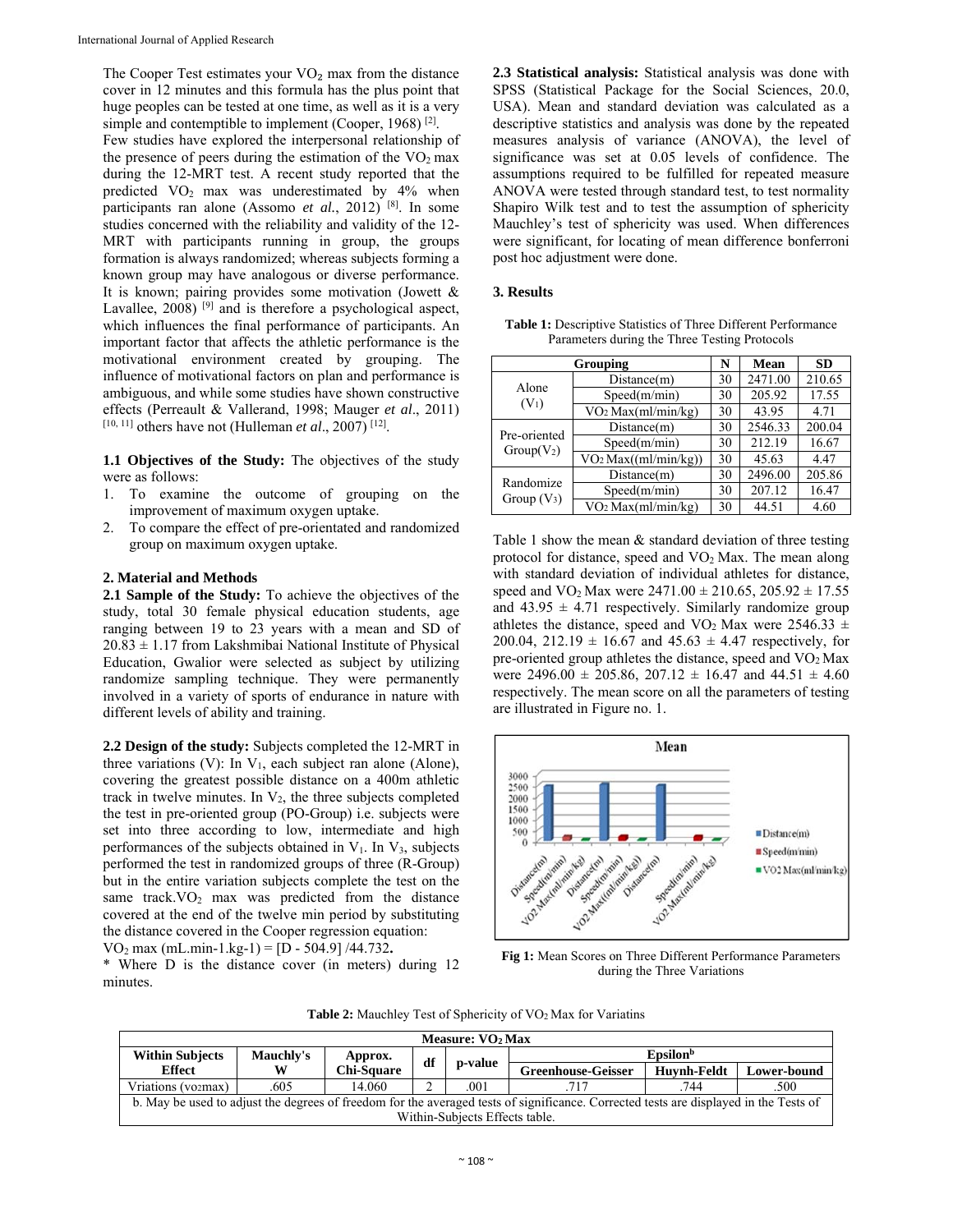Table 2 shows the result of mauchley's test of sphericity, as statistics was significant for the score of  $VO<sub>2</sub>$  Max for variation effect as the p-value.001<.05 level of significance. So, in this case the assumption of sphericity was considered to be violated and Green House-Geisser was considered as the correction for the purpose of later analysis.

| <b>Source</b>               |                    | <b>Type III Sum</b><br>of Squares | df     | Mean<br><b>Square</b> | F       | Sig. | <b>Partial Eta</b><br><b>Squared</b> |
|-----------------------------|--------------------|-----------------------------------|--------|-----------------------|---------|------|--------------------------------------|
| Variation Effect            | Sphericity Assumed | 44.147                            | 2      | 22.073                | 270.669 | .000 | .903                                 |
|                             | Greenhouse-Geisser | 44.147                            | 1.434  | 30.787                | 270.669 | .000 | .903                                 |
|                             | Huvnh-Feldt        | 44.147                            | 1.488  | 29.669                | 270.669 | .000 | .903                                 |
|                             | Lower-bound        | 44.147                            | 1.000  | 44.147                | 270.669 | .000 | .903                                 |
|                             | Sphericity Assumed | 4.730                             | 58     | .082                  |         |      |                                      |
| Error<br>(Variation Effect) | Greenhouse-Geisser | 4.730                             | 41.584 | .114                  |         |      |                                      |
|                             | Huvnh-Feldt        | 4.730                             | 43.151 | .110                  |         |      |                                      |
|                             | Lower-bound        | 4.730                             | 29.000 | .163                  |         |      |                                      |

Table 3: Tests of Within-Subjects Effects on VO<sub>2</sub> Max of Variations

As the mentioned above assumption of sphericity was violated so from table 3 the Greenhouse-Geisser was used to

see the significance.  $VO<sub>2</sub>$  Max between all three variations were significantly different as p-value >.05.

| Measure: $VO2 Max$                                     |               |                              |                   |         |                                        |                    |  |
|--------------------------------------------------------|---------------|------------------------------|-------------------|---------|----------------------------------------|--------------------|--|
| $(I)$ Grouping                                         | $J)$ Grouping | <b>Mean Difference (I-J)</b> | <b>Std. Error</b> | p-Value | 95% Confidence Interval for Difference |                    |  |
|                                                        |               |                              |                   |         | <b>Lower Bound</b>                     | <b>Upper Bound</b> |  |
| V <sub>1</sub>                                         | $\rm V_2$     | $-1.684*$                    | .089              | .000    | $-1.910$                               | $-1.458$           |  |
|                                                        | V3            | $-.559*$                     | .046              | .000    | $-.677$                                | $-.441$            |  |
| V <sub>2</sub>                                         | V٩            | $-1.125^*$                   | .079              | .000    | .924                                   | 1.326              |  |
| Based on estimated marginal means                      |               |                              |                   |         |                                        |                    |  |
| *. The mean difference is significant at the 05 level. |               |                              |                   |         |                                        |                    |  |
| b. Adjustment for multiple comparisons: Bonferroni.    |               |                              |                   |         |                                        |                    |  |

**Table 4:** Pairwise Comparisons of VO2 Max for Variations

Table4 shows the pairwise comparison of  $VO<sub>2</sub>$  Max for three variations that there was significant difference between  $V_1$ &  $V_2$ ,  $V_1$  & $V_3$ ,  $V_2$  &  $V_3$  as p-Value is less than 0.05 level of significant.

# **4. Discussion of Findings**

As result of this study showed significance difference occurs between  $V_1$  &  $V_2$ ,  $V_1$  &  $V_3$  means that running in a group improves the VO2 max performance of athletes. This result may be due to the fact that grouping generate motivational factor inside subjects as well competitive sentiment so they put their optimum effort and work hard. Every competitive occasion is a opportunity to beat the best performance (G4athlete). In games and sports, it is a deep-rooted belief that a cluster of persons working mutually is far more efficient than the same persons working separately of one another. As naturally assume that the performance has increased as the individual perceived competence as a function of hard work and absolute capacity.

Result of this study also showed significance difference between  $V_2$  &  $V_3$  as proposed social cognitive theory offers a feasible way to describe exercise behaviour. Individual who are dissatisfied with their current exercise behaviour, who reveal high levels of exercise self-efficiency, and who put exercise purposes are usually talented to attain it. Exercise self-efficiency is a authoritative forecaster of exercise behaviour  $(Cox.1998)$  [4]. The feature of achievement motivation is the way to view the own perceived ability. Individuals can assess their capability in two different ways which will be evidenced in the acceptance of two different achievement goal orientations. The first is task orientation and second ego-orientation. The subjects of  $V_3$  may be as called task-oriented athletes; they approve mastery policies and focus upon self-referenced criteria for determining success. They have faith in hard

working during practice sessions, in skill development and based their perception of success upon personal improvement and exerting maximum effort. They have faced complexity or failure, these athletes are mostly probable to persevere and demonstrate advantageous motivational behaviors. On the other hand, subjects of  $V_2$ may be called ego-oriented athletes; focus upon external criteria for determining success. They think that opportunity and social comparisons are vital achievement criteria. The victory or performance measured normatively referenced by demonstrating superior ability and outperforming others  $(Cox.1998)$ <sup>[4]</sup>. Not only this in third variation the athletes work as pace-setter for one another so their performance improves. The athletes of pre-oriented group put more efforts and labor to retain their own position or defeat the others so, they give better performance than randomized group athletes.

# **5. Reference**

1. Elizabeth Quinn VO<sub>2</sub> Max-definition Retrieved on 2014, 2015. From http://sportsmedicine.about.com/od/glossary/g/VO2Ma

x.htm on 12 Aug, 2015

- 2. Cooper KH. A means of assessing maximal oxygen uptake*.* Journal of the American Medical Association**,** 1968; 203:201-204. Retrieved on Feb 2, 2016 from http://www.topendsports.com/testing/tests/cooper.htm.
- 3. Johnson M. What Is VO<sub>2</sub> Max?. Retrieved on 2012, 2015 from http://runneracademy.com/what-is-vo2 max/.
- 4. Cox H. Richard Sports psychology: concept and application (3rd ed.). McGraw-Hill, 1998.
- 5. Åstrand PO. Rodahl K. Textbook of work physiology (3rd ed). Mac Graw-Hill, New York, 1986.
- 6. Saltin B, Strange S. Maximal oxygen uptake: old and